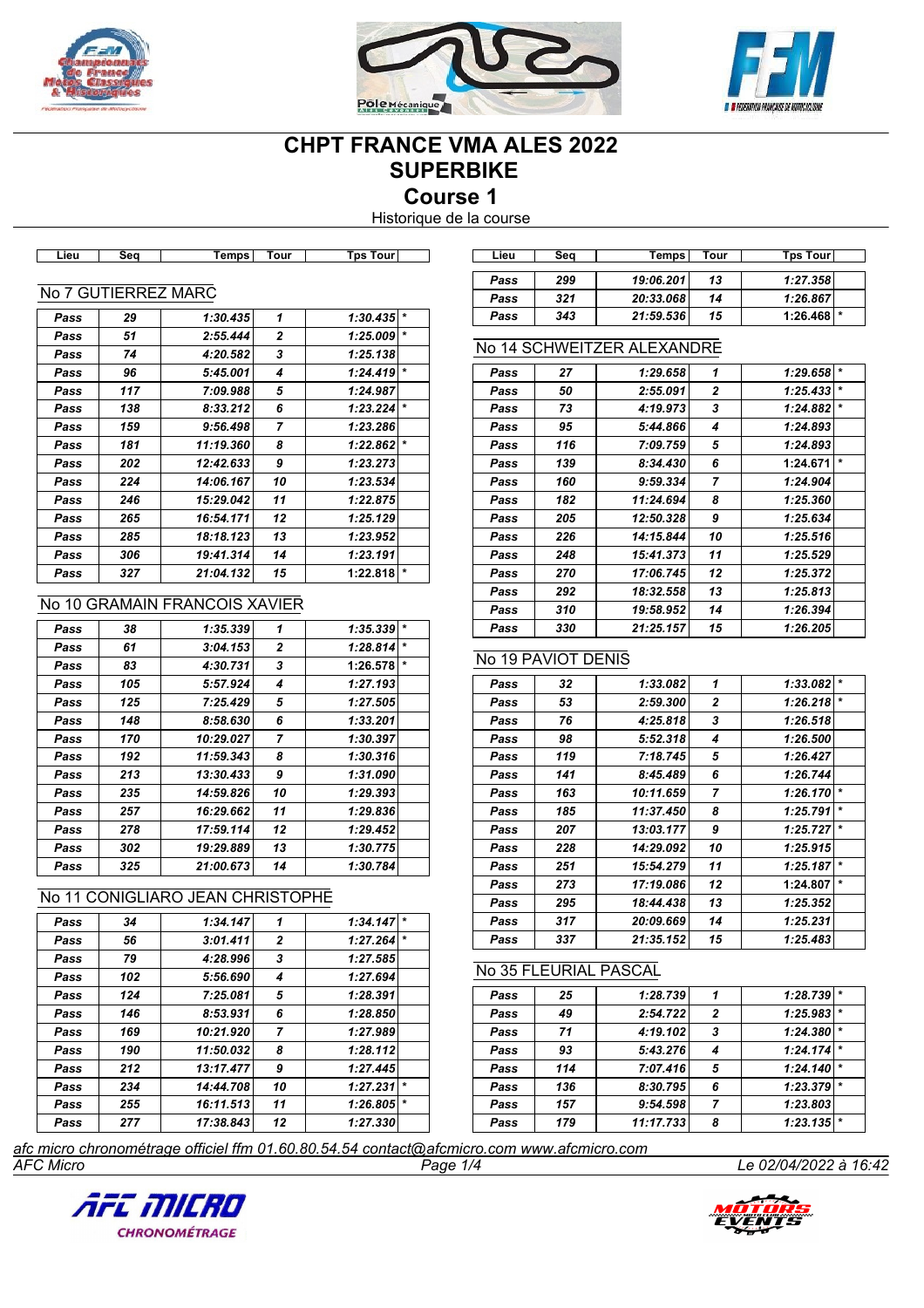





#### **SUPERBIKE**

Course 1

Historique de la course

| ∟ieư | Seo | emps | . our | Tour<br>Tɒs | .iet | Seo | Temps | Tour | Tps<br><b>Tour</b> |
|------|-----|------|-------|-------------|------|-----|-------|------|--------------------|

## No 35 FLEURIAL PASCAL

| Pass | 200 | 12:41.744 | 9  | 1:24.011            |  |
|------|-----|-----------|----|---------------------|--|
| Pass | 222 | 14:05.211 | 10 | 1:23.467            |  |
| Pass | 244 | 15:28.137 | 11 | 1:22.926<br>$\star$ |  |
| Pass | 263 | 16:52.363 | 12 | 1:24.226            |  |
| Pass | 283 | 18:16.146 | 13 | 1:23.783            |  |
| Pass | 304 | 19:40.259 | 14 | 1:24.113            |  |
| Pass | 326 | 21:03.565 | 15 | 1:23.306            |  |

## No 36 FLEURIAL LIONEL

| Pass | 30  | 1:30.551  | 1              | 1:30.551 | $\star$ |
|------|-----|-----------|----------------|----------|---------|
| Pass | 52  | 2:55.446  | 2              | 1:24.895 | *       |
| Pass | 72  | 4:19.962  | 3              | 1:24.516 | *       |
| Pass | 94  | 5:43.908  | 4              | 1:23.946 | *       |
| Pass | 115 | 7:07.822  | 5              | 1:23.914 | *       |
| Pass | 137 | 8:31.714  | 6              | 1:23.892 | *       |
| Pass | 158 | 9:55.737  | $\overline{ }$ | 1:24.023 |         |
| Pass | 180 | 11:19.003 | 8              | 1:23.266 | $\star$ |
| Pass | 201 | 12:42.312 | 9              | 1:23.309 |         |
| Pass | 223 | 14:05.513 | 10             | 1:23.201 | $\star$ |
| Pass | 245 | 15:28.477 | 11             | 1:22.964 | *       |
| Pass | 264 | 16:53.000 | 12             | 1:24.523 |         |
| Pass | 284 | 18:16.806 | 13             | 1:23.806 |         |
| Pass | 305 | 19:40.539 | 14             | 1:23.733 |         |
| Pass | 328 | 21:04.804 | 15             | 1:24.265 |         |
|      |     |           |                |          |         |

# No 37 BOUYER JEAN-MICHEL

| Pass | 31  | 1:32.986  | 1            | 1:32.986 | $\star$ |
|------|-----|-----------|--------------|----------|---------|
| Pass | 54  | 2:59.608  | $\mathbf{2}$ | 1:26.622 | $\star$ |
| Pass | 75  | 4:25.101  | 3            | 1:25.493 | $\star$ |
| Pass | 97  | 5:49.707  | 4            | 1:24.606 | $\star$ |
| Pass | 118 | 7:14.157  | 5            | 1:24.450 | $\star$ |
| Pass | 140 | 8:38.344  | 6            | 1:24.187 | $\star$ |
| Pass | 161 | 10:02.158 | 7            | 1:23.814 | $\star$ |
| Pass | 183 | 11:25.939 | 8            | 1:23.781 | $\star$ |
| Pass | 204 | 12:49.572 | 9            | 1:23.633 | $\star$ |
| Pass | 225 | 14:14.067 | 10           | 1:24.495 |         |
| Pass | 247 | 15:37.945 | 11           | 1:23.878 |         |
| Pass | 269 | 17:00.875 | 12           | 1:22.930 | $\star$ |
| Pass | 288 | 18:24.761 | 13           | 1:23.886 |         |
| Pass | 308 | 19:49.595 | 14           | 1:24.834 |         |
| Pass | 329 | 21:14.634 | 15           | 1:25.039 |         |

## No 45 TARAVELLIER FRANCOIS

| Pass | 42  | 1:40.090 | $1:40.090$ * |  |
|------|-----|----------|--------------|--|
| Pass | 64  | 3:12.023 | $1:31.933$ * |  |
| Pass | 86  | 4:43.955 | $1:31.932$ * |  |
| Pass | 108 | 6:15.769 | $1:31.814$ * |  |

| Lieu | Seq | Temps     | Tour           | <b>Tps Tour</b> |         |
|------|-----|-----------|----------------|-----------------|---------|
| Pass | 130 | 7:47.520  | 5              | 1:31.751        | $\ast$  |
| Pass | 152 | 9:19.066  | 6              | 1:31.546        | $\star$ |
| Pass | 172 | 10:49.764 | $\overline{7}$ | 1:30.698        | $\ast$  |
| Pass | 194 | 12:21.255 | 8              | 1:31.491        |         |
| Pass | 216 | 13:52.945 | 9              | 1:31.690        |         |
| Pass | 239 | 15:22.024 | 10             | 1:29.079        | $\ast$  |
| Pass | 262 | 16:52.142 | 11             | 1:30.118        |         |
| Pass | 287 | 18:23.231 | 12             | 1:31.089        |         |
| Pass | 309 | 19:56.839 | 13             | 1:33.608        |         |
| Pass | 331 | 21:27.256 | 14             | 1:30.417        |         |

## No 49 GRIFFON PHILIPPE

| Pass | 43  | 1:41.080  | 1            | 1:41.080 | $\star$ |
|------|-----|-----------|--------------|----------|---------|
| Pass | 65  | 3:13.642  | $\mathbf{2}$ | 1:32.562 | $\star$ |
| Pass | 87  | 4:45.018  | 3            | 1:31.376 | $\star$ |
| Pass | 109 | 6:16.674  | 4            | 1:31.656 |         |
| Pass | 131 | 7:48.547  | 5            | 1:31.873 |         |
| Pass | 153 | 9:19.339  | 6            | 1:30.792 | $\star$ |
| Pass | 174 | 10:51.101 | 7            | 1:31.762 |         |
| Pass | 196 | 12:22.617 | 8            | 1:31.516 |         |
| Pass | 220 | 13:54.460 | 9            | 1:31.843 |         |
| Pass | 243 | 15:25.374 | 10           | 1:30.914 |         |
| Pass | 268 | 16:57.137 | 11           | 1:31.763 |         |
| Pass | 290 | 18:27.987 | 12           | 1:30.850 |         |
| Pass | 313 | 19:59.942 | 13           | 1:31.955 |         |
| Pass | 336 | 21:33.910 | 14           | 1:33.968 |         |
|      |     |           |              |          |         |

## No 52 SEURON ROMAIN

| Pass | 33  | 1:33.549  | 1              | $\star$<br>1:33.549 |
|------|-----|-----------|----------------|---------------------|
| Pass | 55  | 3:00.056  | $\overline{2}$ | $\star$<br>1:26.507 |
| Pass | 77  | 4:26.277  | 3              | $\star$<br>1:26.221 |
| Pass | 99  | 5:52.748  | 4              | 1:26.471            |
| Pass | 120 | 7:19.252  | 5              | 1:26.504            |
| Pass | 142 | 8:45.949  | 6              | 1:26.697            |
| Pass | 162 | 10:10.955 | 7              | $\star$<br>1:25.006 |
| Pass | 184 | 11:35.201 | 8              | $\ast$<br>1:24.246  |
| Pass | 206 | 12:59.686 | 9              | 1:24.485            |
| Pass | 227 | 14:24.079 | 10             | 1:24.393            |
| Pass | 249 | 15:48.773 | 11             | 1:24.694            |
| Pass | 271 | 17:13.256 | 12             | 1:24.483            |
| Pass | 293 | 18:37.538 | 13             | 1:24.282            |
| Pass | 315 | 20:02.108 | 14             | 1:24.570            |
| Pass | 332 | 21:28.413 | 15             | 1:26.305            |

# No 56 GAMBA BASTIEN

| Pass | 40  | 1:37.960 | $1:37.960$ * |  |
|------|-----|----------|--------------|--|
| Pass | 62  | 3:10.140 | $1:32.180$ * |  |
| Pass | 84  | 4:41.568 | $1:31.428$ * |  |
| Pass | 106 | 6:14.031 | 1:32.463     |  |

*AFC Micro Page 2/4 Le 02/04/2022 à 16:42 afc micro chronométrage officiel ffm 01.60.80.54.54 contact@afcmicro.com www.afcmicro.com*



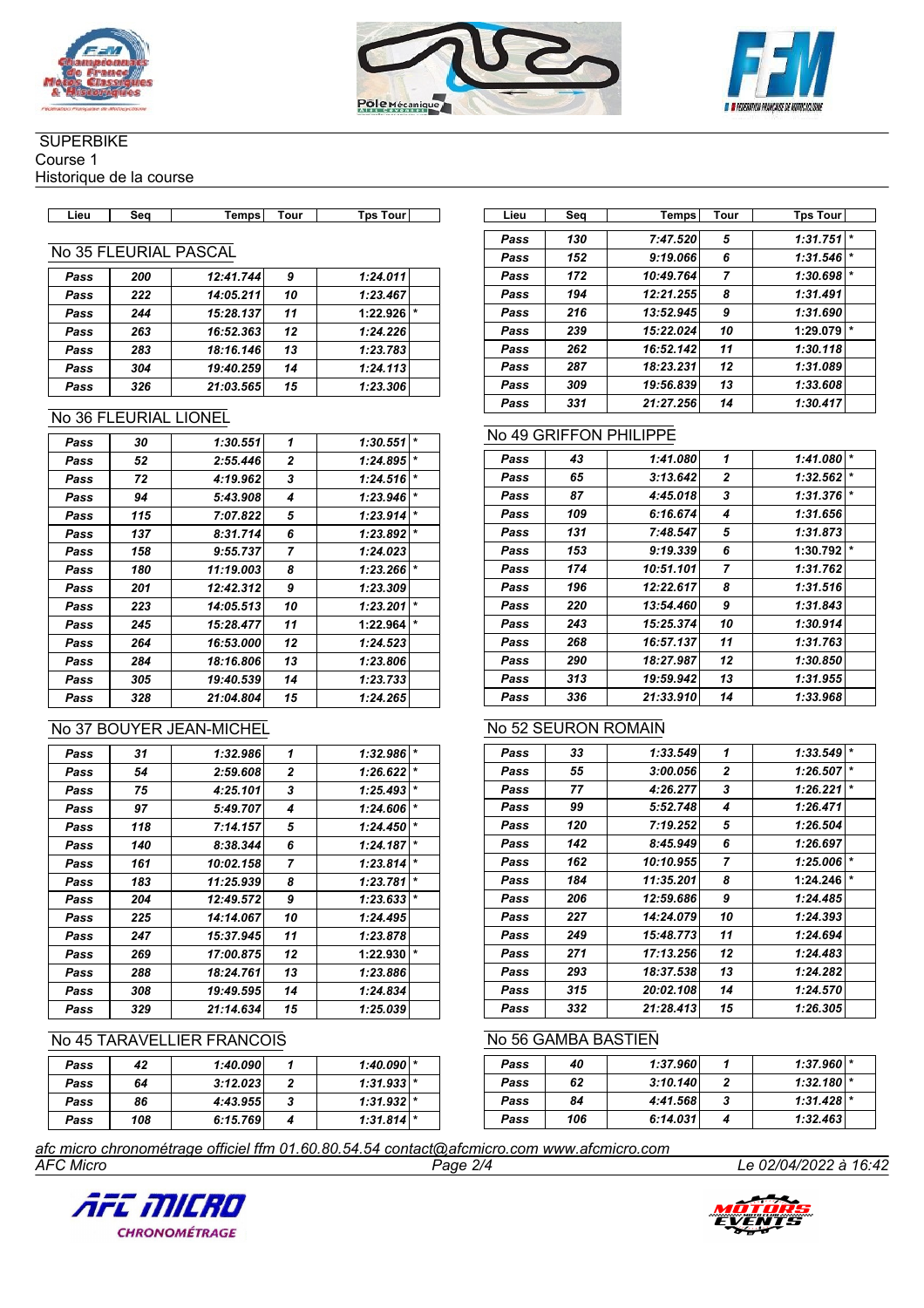





## **SUPERBIKE**

Course 1

Historique de la course

## No 56 GAMBA BASTIEN

| Pass | 128 | 7:45.741  | 5              | 1:31.710            |
|------|-----|-----------|----------------|---------------------|
| Pass | 150 | 9:17.525  | 6              | 1:31.784            |
| Pass | 171 | 10:49.592 | $\overline{7}$ | 1:32.067            |
| Pass | 193 | 12:20.971 | 8              | $\star$<br>1:31.379 |
| Pass | 215 | 13:52.607 | 9              | 1:31.636            |
| Pass | 240 | 15:24.083 | 10             | 1:31.476            |
| Pass | 266 | 16:55.977 | 11             | 1:31.894            |
| Pass | 289 | 18:27.324 | 12             | $\star$<br>1:31.347 |
| Pass | 312 | 19:59.523 | 13             | 1:32.199            |
| Pass | 333 | 21:33.401 | 14             | 1:33.878            |

## No 82 BOISSET MATHIEU

| Pass | 45  | 1:56.700  | 1              | 1:56.700 | $\star$ |
|------|-----|-----------|----------------|----------|---------|
| Pass | 67  | 3:44.259  | 2              | 1:47.559 |         |
| Pass | 89  | 5:32.351  | 3              | 1:48.092 |         |
| Pass | 123 | 7:22.494  | 4              | 1:50.143 |         |
| Pass | 149 | 9:10.700  | 5              | 1:48.206 |         |
| Pass | 175 | 10:56.726 | 6              | 1:46.026 |         |
| Pass | 203 | 12:44.724 | $\overline{7}$ | 1:47.998 |         |
| Pass | 231 | 14:31.155 | 8              | 1:46.431 |         |
| Pass | 256 | 16:16.324 | 9              | 1:45.169 | $\star$ |
| Pass | 281 | 18:02.211 | 10             | 1:45.887 |         |
| Pass | 307 | 19:48.232 | 11             | 1:46.021 |         |
| Pass | 335 | 21:33.769 | 12             | 1:45.537 |         |
|      |     |           |                |          |         |

## No 96 CHARRUE BRUNO

| Pass | 35  | 1:34.572  | 1            | 1:34.572 | $\star$ |
|------|-----|-----------|--------------|----------|---------|
| Pass | 59  | 3:02.919  | $\mathbf{2}$ | 1:28.347 | $\star$ |
| Pass | 81  | 4:29.830  | 3            | 1:26.911 | $\star$ |
| Pass | 103 | 5:56.998  | 4            | 1:27.168 |         |
| Pass | 126 | 7:25.573  | 5            | 1:28.575 |         |
| Pass | 145 | 8:53.076  | 6            | 1:27.503 |         |
| Pass | 167 | 10:19.858 | 7            | 1:26.782 | $\star$ |
| Pass | 188 | 11:46.231 | 8            | 1:26.373 | *       |
| Pass | 211 | 13:13.614 | 9            | 1:27.383 |         |
| Pass | 233 | 14:40.858 | 10           | 1:27.244 |         |
| Pass | 254 | 16:08.091 | 11           | 1:27.233 |         |
| Pass | 276 | 17:35.380 | 12           | 1:27.289 |         |
| Pass | 298 | 19:02.873 | 13           | 1:27.493 |         |
| Pass | 320 | 20:31.009 | 14           | 1:28.136 |         |
| Pass | 342 | 21:58.871 | 15           | 1:27.862 |         |

## No 144 ARAVECCHIA JEAN CHRISTOPHE

| Pass | 39  | 1:35.772 | $1:35.772$ * |  |
|------|-----|----------|--------------|--|
| Pass | 60  | 3:02.981 | $1:27.209$ * |  |
| Pass | 80  | 4:29.255 | $1:26.274$ * |  |
| Pass | 101 | 5:54.214 | $1:24.959$ * |  |

| Lieu | Seq | <b>Temps</b> | Tour           | <b>Tps Tour</b>     |
|------|-----|--------------|----------------|---------------------|
| Pass | 121 | 7:20.094     | 5              | 1:25.880            |
| Pass | 143 | 8:46.443     | 6              | 1:26.349            |
| Pass | 164 | 10:11.993    | $\overline{7}$ | 1:25.550            |
| Pass | 186 | 11:38.174    | 8              | 1:26.181            |
| Pass | 208 | 13:03.506    | 9              | 1:25.332            |
| Pass | 229 | 14:29.480    | 10             | 1:25.974            |
| Pass | 250 | 15:53.137    | 11             | $\star$<br>1:23.657 |
| Pass | 272 | 17:17.009    | 12             | 1:23.872            |
| Pass | 294 | 18:41.693    | 13             | 1:24.684            |
| Pass | 316 | 20:07.086    | 14             | 1:25.393            |
| Pass | 334 | 21:33.684    | 15             | 1:26.598            |

# No 169 GAILLARD QUENTIN

| Pass | 36  | 1:34.628  | 1              | 1:34.628 | $\star$ |
|------|-----|-----------|----------------|----------|---------|
| Pass | 57  | 3:01.661  | $\mathbf{2}$   | 1:27.033 | $\star$ |
| Pass | 78  | 4:27.964  | 3              | 1:26.303 | $\star$ |
| Pass | 100 | 5:54.053  | 4              | 1:26.089 | $\star$ |
| Pass | 122 | 7:20.967  | 5              | 1:26.914 |         |
| Pass | 144 | 8:47.025  | 6              | 1:26.058 | $\star$ |
| Pass | 165 | 10:13.275 | $\overline{ }$ | 1:26.250 |         |
| Pass | 187 | 11:39.519 | 8              | 1:26.244 |         |
| Pass | 209 | 13:05.095 | 9              | 1:25.576 | $\star$ |
| Pass | 230 | 14:31.033 | 10             | 1:25.938 |         |
| Pass | 252 | 15:56.879 | 11             | 1:25.846 |         |
| Pass | 274 | 17:23.338 | 12             | 1:26.459 |         |
| Pass | 296 | 18:49.842 | 13             | 1:26.504 |         |
| Pass | 318 | 20:17.393 | 14             | 1:27.551 |         |
| Pass | 340 | 21:44.051 | 15             | 1:26.658 |         |

#### No 175 LACHIEZE STEPHANE

| Pass | 28  | 1:29.781  | 1              | 1:29.781 | $\star$  |
|------|-----|-----------|----------------|----------|----------|
| Pass | 48  | 2:53.760  | $\mathbf{2}$   | 1:23.979 | $\star$  |
| Pass | 70  | 4:16.670  | 3              | 1:22.910 | $\star$  |
| Pass | 92  | 5:39.276  | 4              | 1:22.606 | $***$    |
| Pass | 112 | 7:02.337  | 5              | 1:23.061 |          |
| Pass | 133 | 8:24.597  | 6              | 1:22.260 | $***$    |
| Pass | 155 | 9:46.696  | $\overline{7}$ | 1:22.099 | $\pm\pm$ |
| Pass | 177 | 11:08.456 | 8              | 1:21.760 | $***$    |
| Pass | 198 | 12:31.361 | 9              | 1:22.905 |          |
| Pass | 219 | 13:54.204 | 10             | 1:22.843 |          |
| Pass | 238 | 15:17.322 | 11             | 1:23.118 |          |
| Pass | 259 | 16:39.509 | 12             | 1:22.187 |          |
| Pass | 280 | 18:01.712 | 13             | 1:22.203 |          |
| Pass | 301 | 19:24.740 | 14             | 1:23.028 |          |
| Pass | 322 | 20:46.617 | 15             | 1:21.877 |          |

#### No 185 SCHAEFFER MAXIME

| Pass | 26 | 1:28.745 | $1:28.745$ $*$ |  |
|------|----|----------|----------------|--|
| Pass | 47 | 2:52.240 | $1:23.495$ *   |  |

*AFC Micro Page 3/4 Le 02/04/2022 à 16:42 afc micro chronométrage officiel ffm 01.60.80.54.54 contact@afcmicro.com www.afcmicro.com*